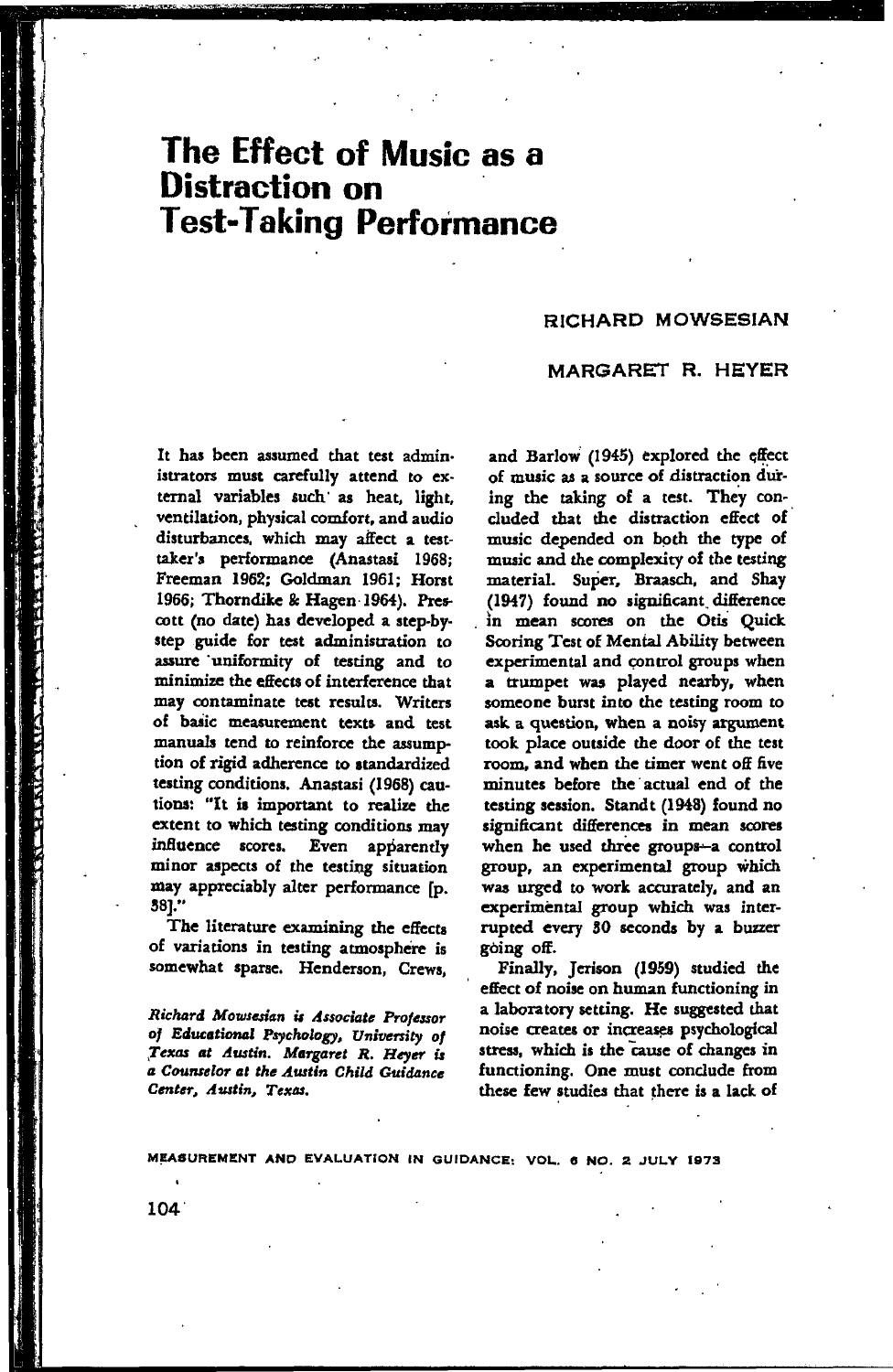research support for what can only be termed a common sense principle that test administrators must carefully control certain kinds of external variables that might influence test results.

Distractors such as music often have been used in industry to increase worker output (Gatewood 1921; Kerr 1943, 1944; Smith 1947; Wyatt & Langdon 1938). Music has been found to .relieve physiological and emotional, tension (Hyde 1924; Krugman 1943; Miller 1967). The effect of music on a student's concentration when studying has also been studied with some contradictory results (Cantril & Allport 1935; Meenes 1954; Mitchell 1948). Music has been effective in industrial use; with regard to other uses, the evidence seems contradictory.

Obviously, common sense dictates concern with distractions as they affect a person's performance, both in education and industry. Test administrators must especially be' concerned with distracting effects in test-taking situations. The purpose of this study was to test the effect of music as a distractor on the

test-taking performance of lOth-grade high school students.

#### PROCEDURES

All l0th-grade students in a high school in a rural farm community formed the initial subject pool. However, due to classroom space limitations only 175 of the 199 enrolled 10th graders could be tested at the same time. Therefore, seven subjects who were 18 years old and approximately three years above the expected age for 10th graders were dropped from the initial subject pool. Thirteen subjects who were 17 years old were designated as a substitute subject pool, to be tested only if other students were absent on . the day of the testing.

Absenteeism on the day of the testing was great enough so that all alternate subjects who were in school that day were used, providing a total of 167 subjects who were part of the study. The sex and age information presented in Table I indicates that the subjects were fairly evenly distributed across the

#### TABLE 1

| Distribution of Subjects by Group, Sex, and Age |  |  |  |  |  |  |  |
|-------------------------------------------------|--|--|--|--|--|--|--|
|-------------------------------------------------|--|--|--|--|--|--|--|

|                             |    | Sex | Age      |                          |
|-----------------------------|----|-----|----------|--------------------------|
| Group                       | M  | F   | Mean Age | $\overline{\textbf{SD}}$ |
| Control $(C)$               |    |     |          |                          |
| $(n = 33)$                  | 18 | 15  | 15.8     | .69                      |
| Rock(R)                     |    |     |          |                          |
| $(n = 34)$                  | 16 | 18  | 15.8     | .62                      |
| Folk(F)                     |    |     |          |                          |
| $(n = 35)$                  | 20 | 15  | 15.7     | .67                      |
| Classical-instrumental (CI) |    |     |          |                          |
| $\frac{1}{2}$ (n = 34)      | 17 | 17  | 15.8     | .66                      |
| Classical vocal (CV)        |    |     |          |                          |
| $(n=31)$                    | 17 | 14. | 15.7     | .69                      |
| $_{\cdots}$ Total           | 88 | 79  |          | ٠                        |

TEST-TAKING PERFORMANCE

105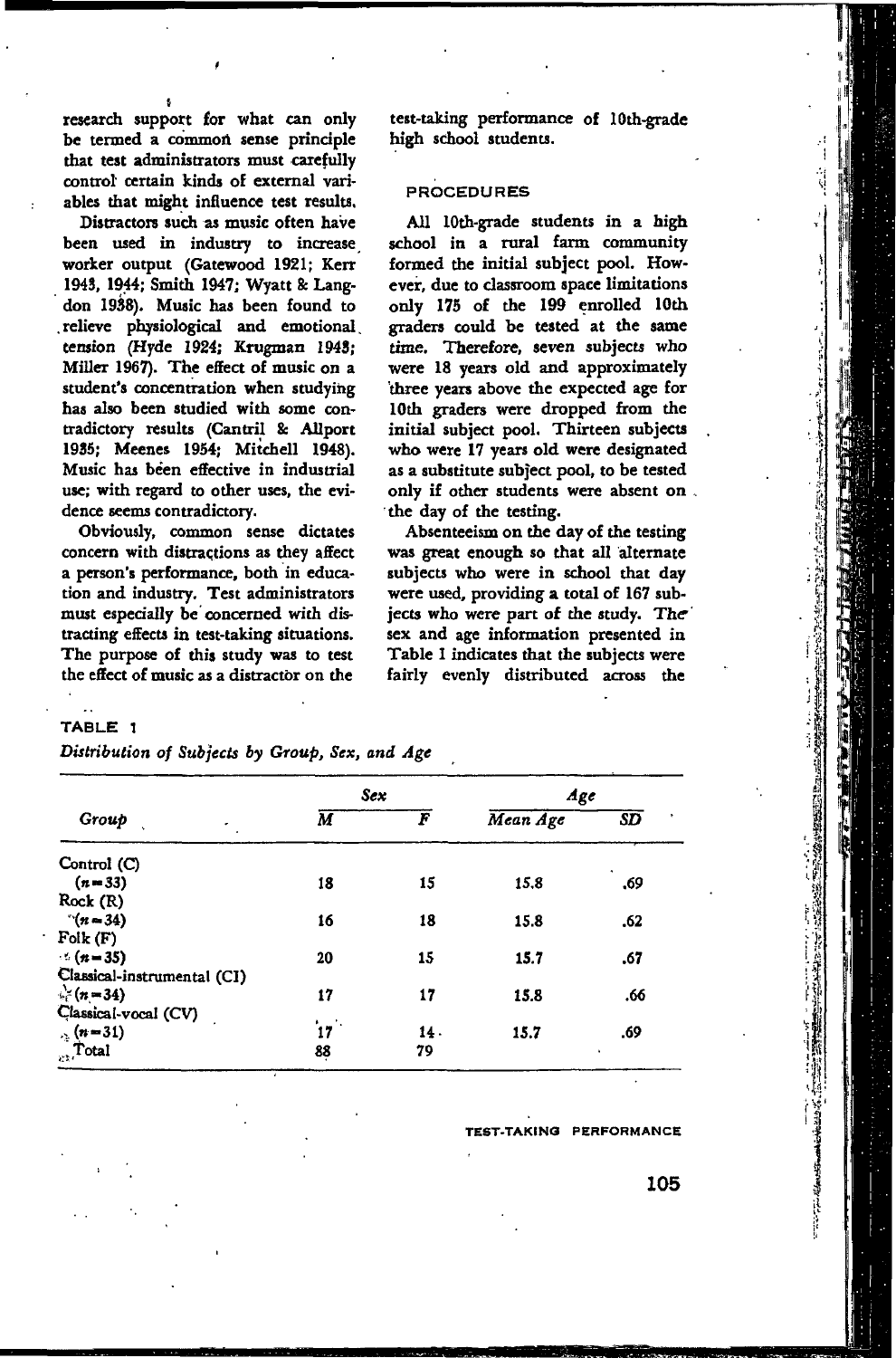treatment groups by sex and that the mean, age was about the same in each group.

Prior to testing, subjects were randomly assigned by sex to one of five treatment groups (see Table 1) through the use of a table of random numbers. The purpose was not only to use a random selection of subjects by group but also to distribute the subjects proportionately by sex. Since the investigation's purpose was to study the effect of music on test-taking, the five groups were randomly defined as Control (C) where no external noise was introduced (these testing conditions may be considered as ideal); Rock (R) where rock music (Herbie Mann*—Memphis Underground*) was played during testing; Folk (F) where folk music was played (Crosby, Stills, and Nash); Classical Instrument (CI) where symphonic music *(Classical Symphony* by Prokofief) was played; and Classical Vocal (CV) where opera *( The Great Kirsten Flagstaad)* was played.

In an effort to control for the effect of external variables on test results, the following criteria were met for all test groups.

1. Test administration took place from 9:00 a.m. to 9:50 a.m. on a Wednesday; all five groups were tested simultaneously.

2. The school building was less than one year old and was equipped .with acoustical tile in the ceiling (which reduced the possible echo effects in classrooms), uniform temperature control in all rooms, fluorescent lighting sufficient to provide uniform candle power in all sections of each room, equal floor space in each room used for testing, windows of equal size, and new furniture for subjects of the combination desk variety. (There was sufficient, desk-chair seating appropriate for lefthanded persons; this factor is sometimes overlooked during testing situations.) Seating capacity for each room was 35.

3. The school building was approximately 200 to 500 feet away from' a minimally used highway, thus reducing the possible effect of road noise.

4. ' During the testing period, freshmen, juniors, and seniors were all attending an assembly in the school auditorium, which was located at the point in the school building farthest away from the testing area.

5. All electronic school bells and other possible noise-making equipment were turned off during testing, with the  $\cdot$ exception of the central heating facility.

6. A custodian was stationed at the entrance to the building wing where testing took place to keep any stray persons out of the area.

In effect, maximum control was instituted over all possible external interferences during test administration. Internal psychological interference referred to by Jerison (1959) was considered to be randomly distributed among the five groups since all subjects were assigned to their particular condition in random order. •

Three standardized instruments were selected as the data-gathering tools:\the Basic Skills in Arithmetic Test (Wrinkle, Sanders & Kendel no date); the Differential Aptitude Test; Language Usage-Spelling Test (Bennett, Seashore & Wesman 1966); and the Self-Concept of Ability Scale (Brookover, Paterson & Paterson 1962). It was felt that the types of questions on each of the instruments were all within the expected performance range of high school sophomores, thereby minimizing any possible effect due to test anxiety. In addition to the instruments

MEASUREMENT AND EVALUATION IN GUIDANCE: VOL. 6 NO. 2 JULY 1973

106

ated when the computation of the computation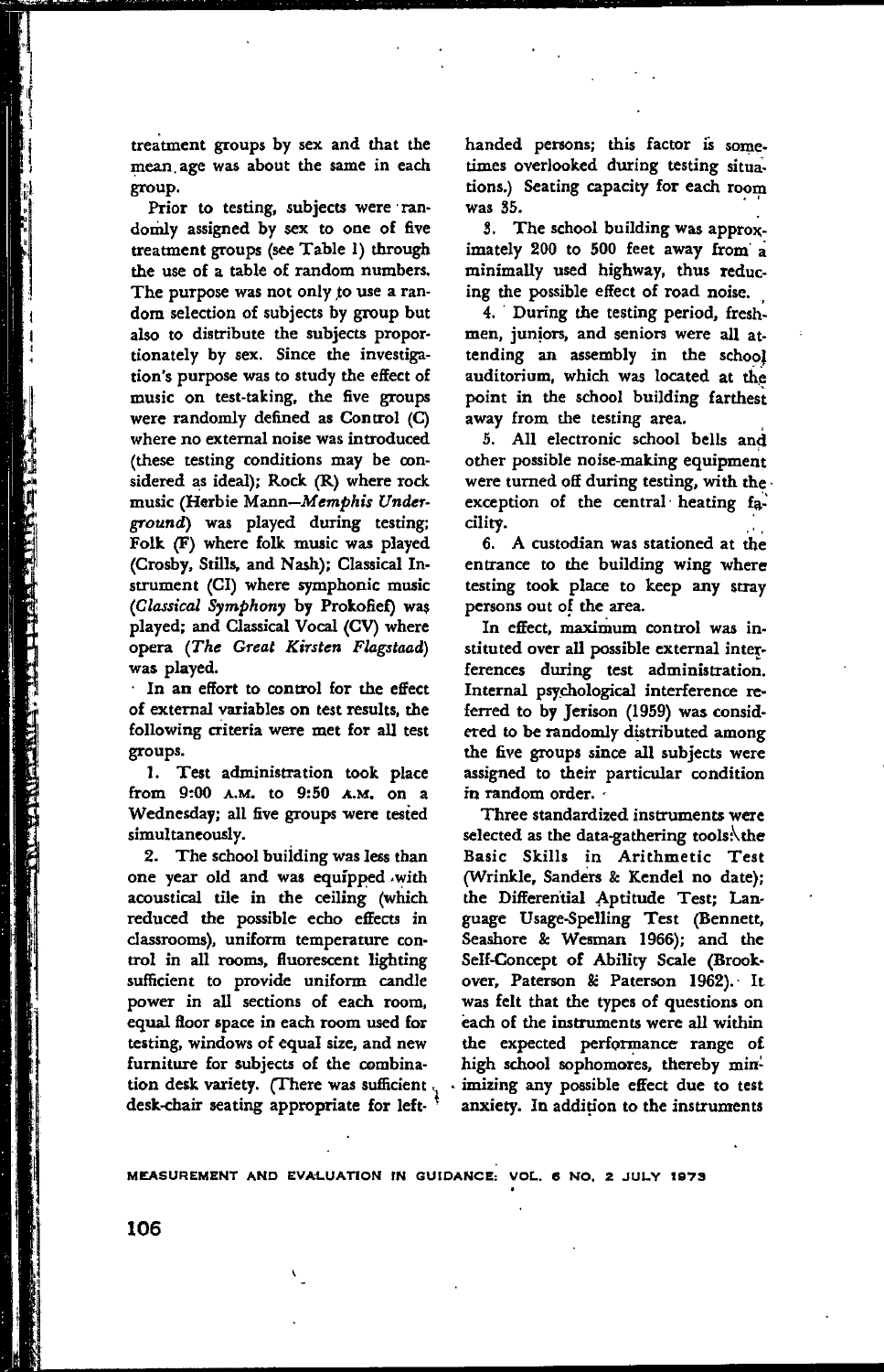mentioned, each subject was requested to respond to a student information sheet through which basic demographic data was gathered (Heyer 1970). Each of the five groups took the test in a different order to eliminate the possibility of systematic order effects.

An experienced test examiner was assigned to each group. A stereo record player was positioned at the front of the classroom for each of the four experimental groups. The record player volume was set so as to be clearly audible in all parts of the classroom. Volume controls were adjusted prior to testing to insure clear sound in all parts of each room but not enough sound to carry from one room to another. Music was turned on after all students had been seated in each room and continued to play during all announcements, instructions, presentations of materials, and testing. Total testing took 40 minutes. Since each record played for 20 minutes and only one side of each record was used, the music in each experimental group was repeated once.

Each student was provided with a booklet containing the three tests and a student information sheet. The following statement was read to all the subjects prior to testing:

The Educational Psychology Department of the University of Texas is conducting a study to find out bow conditions in the classroom affect the scores you get on tests. We want you to know that we are not interested in your test scores as much as we are interested in the atmosphere in the room in which you take the test. Your test scores will only be seen by us from the university.

All test directions were standardized and read to the subjects by the test administrator. All tests were timed as shown: arithmetic—15 minutes, spelling

—8 minutes, self-concept scale—5 minutes, and student information sheet— 5 minutes. One 50-minute class period was sufficient for test administration and data collection. At the termination of testing, record players were turned off and each administrator discussed the parameters of the investigation with the subjects.

### RESULTS

The means and standard deviations presented in Table 2 for each of the three tests by group indicates that close similarities existed. A *t* test applied to all mean score combinations between groups yielded ' no significant mean differences  $(p \le 0.05)$ ; indicating that the four types of music played during testing did not affect the subjects' test performance. Not only did the presence of music not affect achievement test scores in arithmetic and spelling, it did not affect self-ratings on a self-concept measure, regardiess of the music type used as a distractor.

Data collected from the student information sheets indicated that subjects preferred rock music far above the other three types. Yet the mean scores for the rock music group were similar to those of all other groups. Even when subjects were exposed to background music they did not like, their mean scores did not vary significantly from those of all other groups.

Further data collected from the student information sheets is summarized in Table 3. A review of this data indicates that the great majority of the subjects study with some form of background distractor, such as TV, radio, records, or noise in general. The subjects may have tuned out the background music in order to attend to the test-taking task.

TEST-TAKING PERFORMANCE

**107**

1

*f* f-ll

I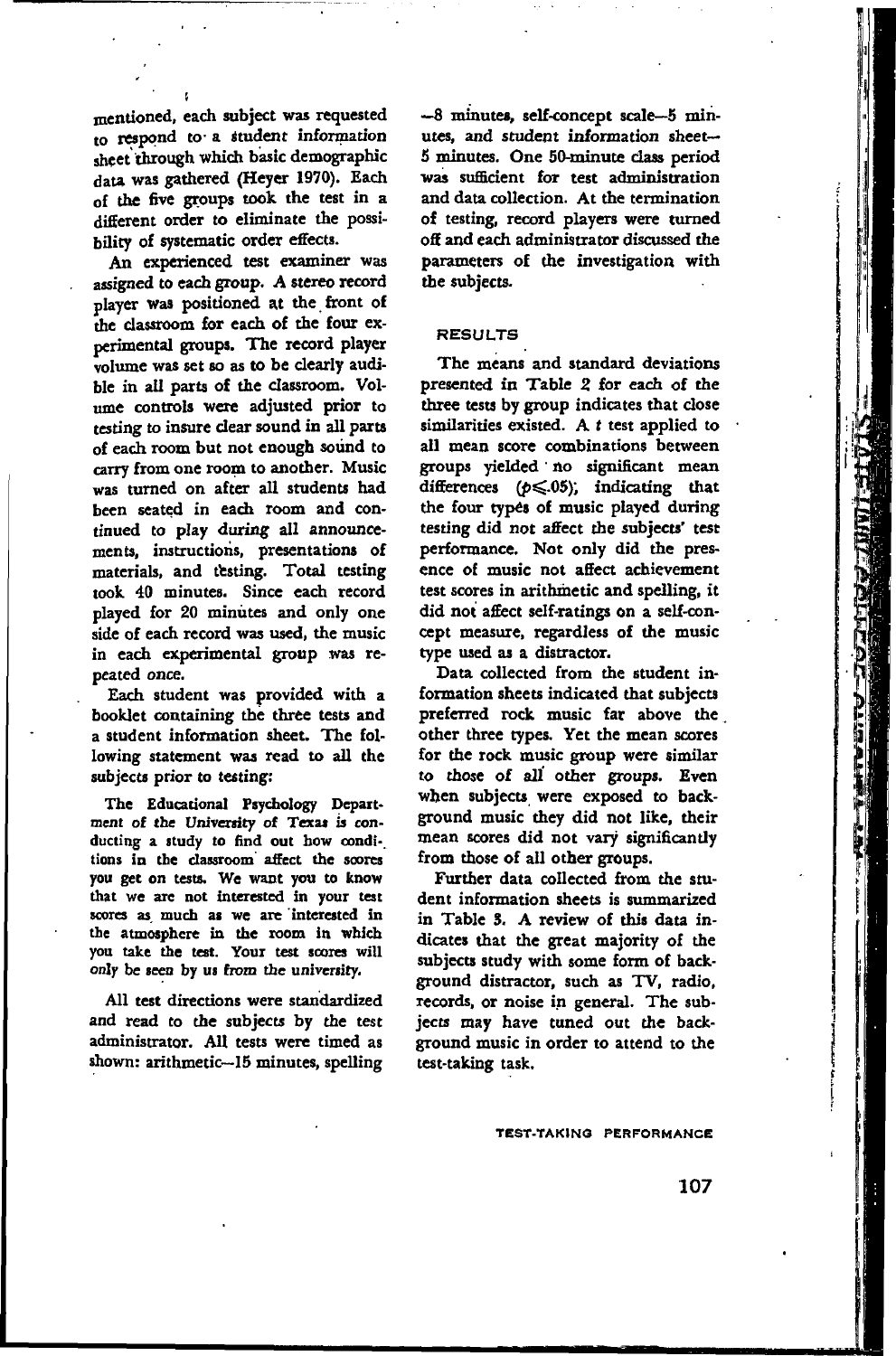TABLE 2

| Group                                | Arithmetic |       |       | Spelling | Self-Concept   |      |
|--------------------------------------|------------|-------|-------|----------|----------------|------|
|                                      | M          | SD    | M     | SD       | $\overline{M}$ | SD   |
| Control $(n=33)$                     | 30.82      | 13.53 | 69.82 | 15.92    | 26.33          | 5.61 |
| Rock $(n=34)$                        | 29.18      | 12.11 | 69.79 | 15.06    | 27.18          | 4.81 |
| Folk $(n = 35)$                      | 34.11      | 13.73 | 67.94 | 16.54    | 27.17          | 3.96 |
| Classical-instru-<br>mental $(n=34)$ | 31.65      | 12.37 | 67.44 | 15.63    | 25.62          | 4.20 |
| Classical-vocal<br>$(n=31)$          | 32.35      | 12.24 | 70.32 | 15.35    | 27.00          | 4.33 |

*Means and Standard Deviations for Arithm etic*, *Spelling*, *and Self-concept*

This may account for no observable significant differences between groups. This assumption has been reported by Morgan (1916): "In general, an increased out-put of energy compensates for the effect induced by distractive stimuli and thereby serves to overcome any diminuation in observable out-put [p. 84]." Subsequent investigations by Laird (1929), Ford (1929), and Hannon (1933) tended to corroborate this assumption. Since the majority of subjects do study with some type of distraction, one may speculate that the present experimental situation was not a new experience and therefore not a distracting one.

One final observation may be noted. Because music or some other distractor so frequently accompanies subjects' studying, music may be assumed to raise their morale. Music in industry has been observed to raise workers' morale but not production (Kerr 1944; McGehee & Gardner 1949; Operano Manufacturing Company 1943; Smith 1947; Wyatt & Langdon 1938). The presence of background music for subjects in this investigation may make studying and test-taking less tedious, boring, and anxiety-producing.

Since noise is a part of our daily environment (air conditioning, piped-in music, TV, street noise, etc.), one must

 $\overline{\phantom{0}}$ 

中国医学中国

## TABLE 3

|                          | $\bm{\tau} \bm{\nu}$ |            | Radio |                       | Records |    | Noise in<br>General · |       |
|--------------------------|----------------------|------------|-------|-----------------------|---------|----|-----------------------|-------|
| Groups                   |                      | Some Never |       | Some Never Some Never |         |    | Some                  | Never |
| Control $(n=33)$         | 85                   | 15         | 82    | 18                    | 61      | 39 | 85                    | 15    |
| Rock $(n = 34)$          | 77                   | 23         | 94    | 6                     | 56      | 44 | 88                    | 12    |
| $Folk$ $(n = 35)$        | 80                   | 20         | 91    | 9                     | 71      | 29 | 91                    | 9     |
| Classical-instrumental   |                      |            |       |                       |         |    |                       |       |
| $(n = 34)$               | 82                   | 18         | 82    | 18                    | 79      | 21 | 97                    |       |
| Classical-vocal $(n=31)$ | 71                   | 29         | 77    | 23                    | 68      | 32 | 87                    | 13    |
| Average %                | 79                   | 21         | 86    | 14                    | 67      | 33 | 90                    | 10    |

*Groups Studying with Distractions by Percentage*

MEASUREMENT AND EVALUATION IN GUIDANCE: VOL. 6 NO. 2 JULY

108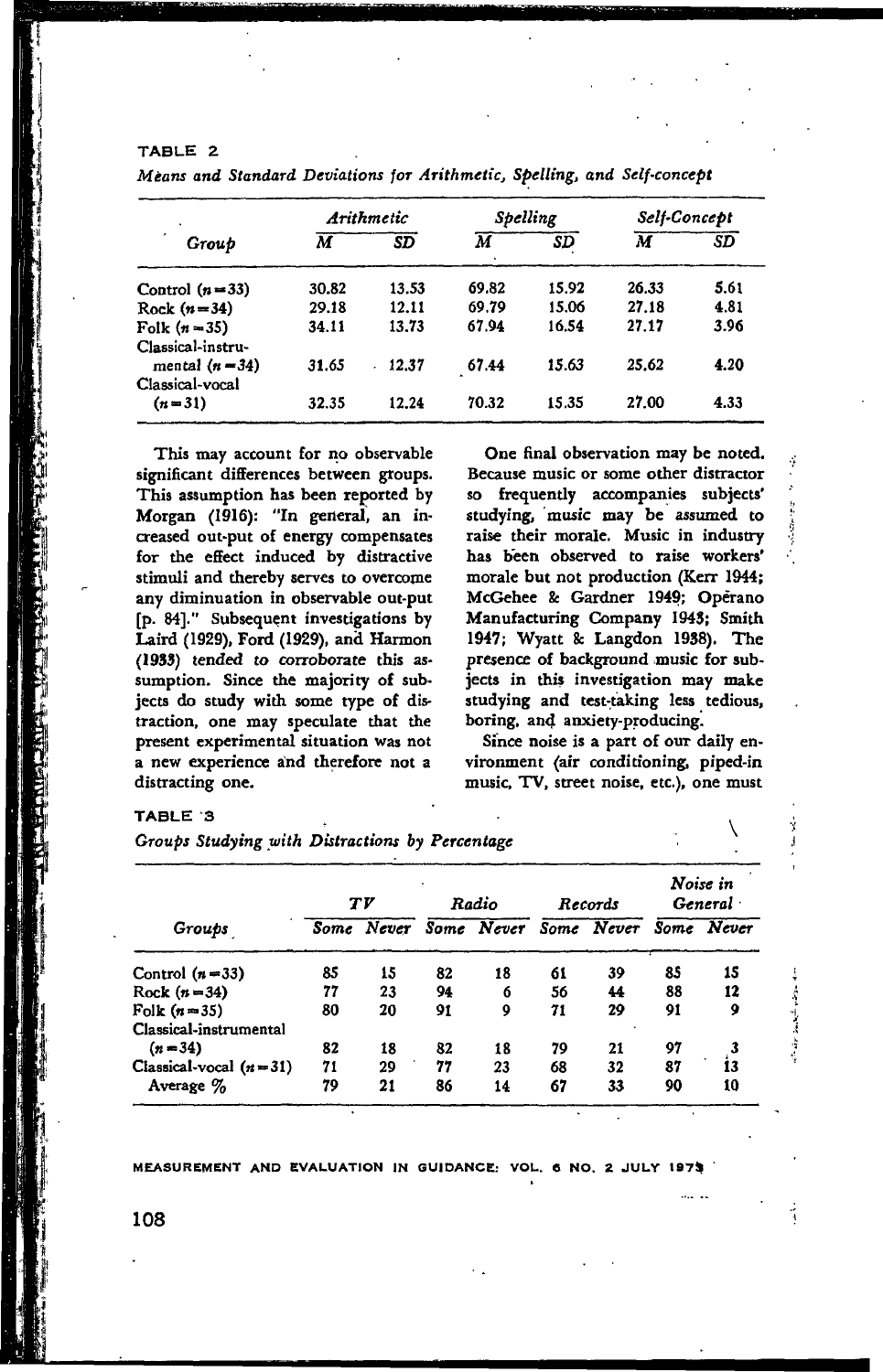question the common sense assumption that distraction; will necessarily affect test results adversely. The lack of any significant findings in this investigation would tend to refute the validity of this assumption.

#### REFERENCES

- Anastasi, A. *Psychological testing.* (3rd ed.) New York: Macmillan, 1968.
- Bennett, G. K.; Seashore, H. G.; & Wesman, A. G. *Differential Aptitude Tests.* New York: Psychological Corporation, 1966;
- Brookover, W. B.; Paterson, T.; & Paterson, A. *Self-concept of ability and school achievement.* East Lansing, Mich.: Office of Research Publications, Michigan State University, 1962.
- Cantril, H.. & Allport, G. *Psychology of Radio.* New York: Harper *&* Brothers, 1935.
- Ford, A. Attention-automation: An investigation of the transitional nature of the mind. *American Journal of Psychology,* 1929, *41,* 1-29.
- Freeman, F. S. *Theory and practice of psychological testing.* (3rd ed.) New York: Holt, Rinehart & Winston, 1962.
- Gatewood, E. L. An experiment in the use of music in an architectural drawing room. *Journal of Applied Psychology,* 1921, *5,* 350^358.
- Goldman, L. *Using tests in counseling.* New York: Appleton-Century-Crofts, 1961.
- Harmon, F. L. The effects of noise upon certain psychological and physiological processes. *Archives of Psychology,* 1933, *23,* 81-120.
- Henderson. M. T.; Crews, A.; *Sc* Barlow, J. A study of the effect of music distraction on reading efficiency. *Journal of Applied Psychology,* 1945, *29,* 313-317.
- Heyer, M. R. The effect of background music on test-taking performance of high school students. Unpublished master's thesis. University of Texas at Austin, 1970.
- Horst, P. Psychological measurement and

*Prediction,* Belmont, Calif.: Wadsworth Publishing Co., 1966.

- Hyde, L Effect of music on electrocardiograms and blood pressure. *Journal of Experimental Psychology,* 1924, *7,* 213— 224.
- Jerison, H. J. Effects of noise on human performance. *Journal of Applied Psychology,* 1959, *43,* 96-101.
- Kerr, W. A. Where they like to work: Work place preference of 288 electrical workers in terms of music. *Journal of Applied Psychology,* 194\$, *24,* 438-442.
- Kerr, W. A. Psychological research in industrial music and plant broadcasting. *Journal of Psychology,* 1944,*17,*243-261.
- Krugman,' H. Affective- response to music as a function of familiarity. *Journal of Abnormal and Social Psychology,* 1943, *38,* 388-392.
- Laird, D. A. Experiments on the physiological cost of noise. *Journal of the national Institute of Industrial Psychology,* 1929, *4,* 251-258.
- McGehee, W., *Sc* Gardner, J. E. Music in a complex industrial job. *Personnel Psychology,* 1949, 2, 405-418.
- Meenes, M. *Studying and learning.* New York: Doubleday, 1954.
- Miller, M. D. Music and tension. *Psychoanalytic Review,* 1967, *34 (* 1), 141-156,
- Mitchell, A. H. The effect of radio programs on silent reading achievement of ninety-one sixth grade students. *Journal of Educational Research,* 1948, *42,* 460— 470.
- Morgan, *J.* B. The overcoming of distraction and other resistances. *Archives of Psychology,* 1916,*3,* 1-84.
- Operano Manufacturing Company. *Music and manpower.* Bulletin 128. St. Charles, III.: Operano Manufacturing, 1943.
- Prescott, G. A. *Test administration guide.* New York: Harcourt, Brace & World, no date. (Test Service Bulletin No. 102**).**
- Smith, H. C. Music in relation to employee attitudes, piecework, production, and industrial accidents. Applied Psychology Monograph of the American Psychological Association, No. 14. Stanford University Press, 1947.

TEST-TAKING PERFORMANCE